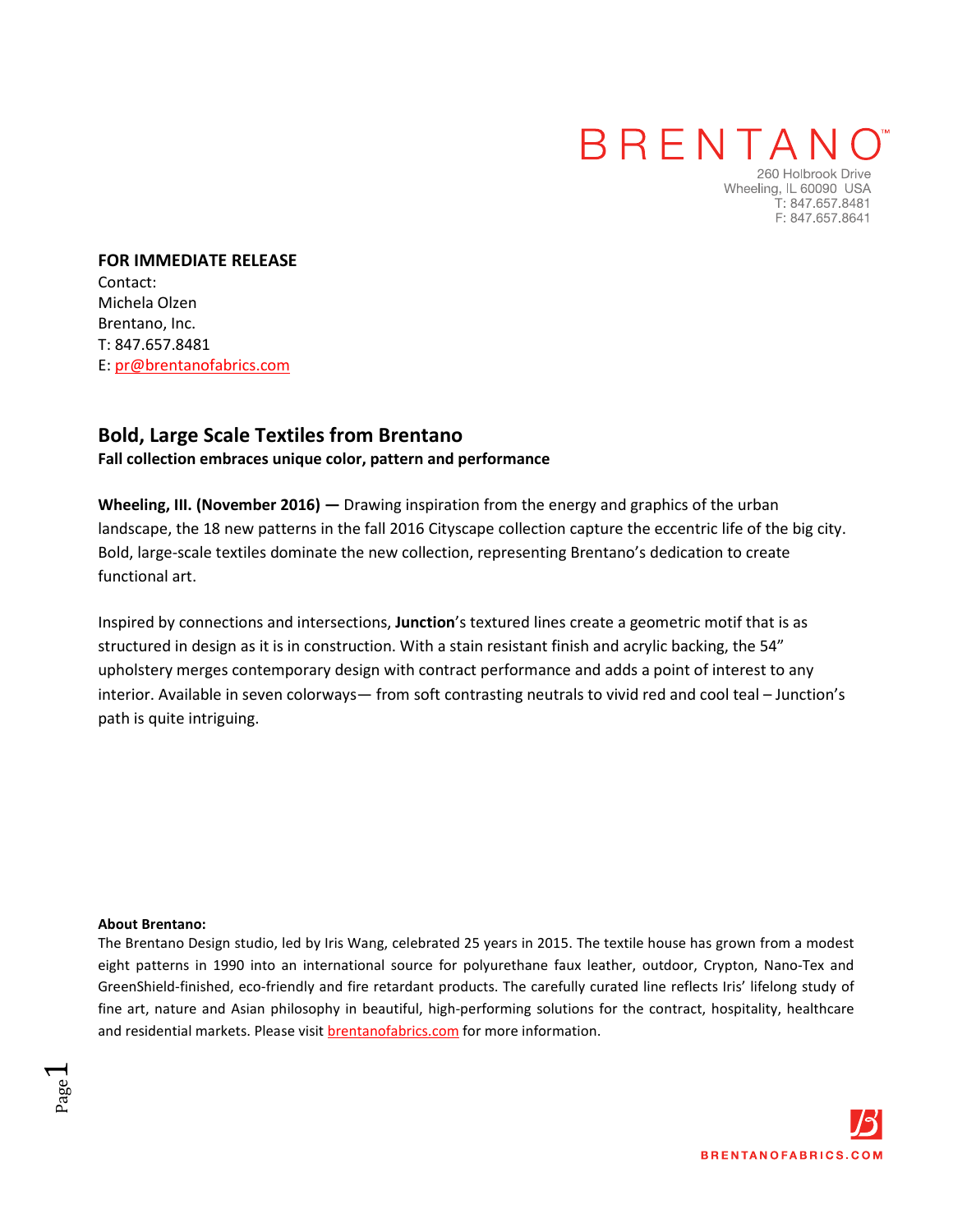# BRENTANO

260 Holbrook Drive<br>260 Holbrook Drive<br>Wheeling, IL 60090 USA<br>T: 847.657.8641<br>F: 847.657.8641



*[Junction 6531](http://www.brentanofabrics.com/fabrics/details.aspx?fabID=6531-01)* 

 Available in seven colorways— from soft contrasting neutrals to vivid red and cool teal [– Junction's](http://www.brentanofabrics.com/fabrics/details.aspx?fabID=6531-01)  path is quite intriguing.